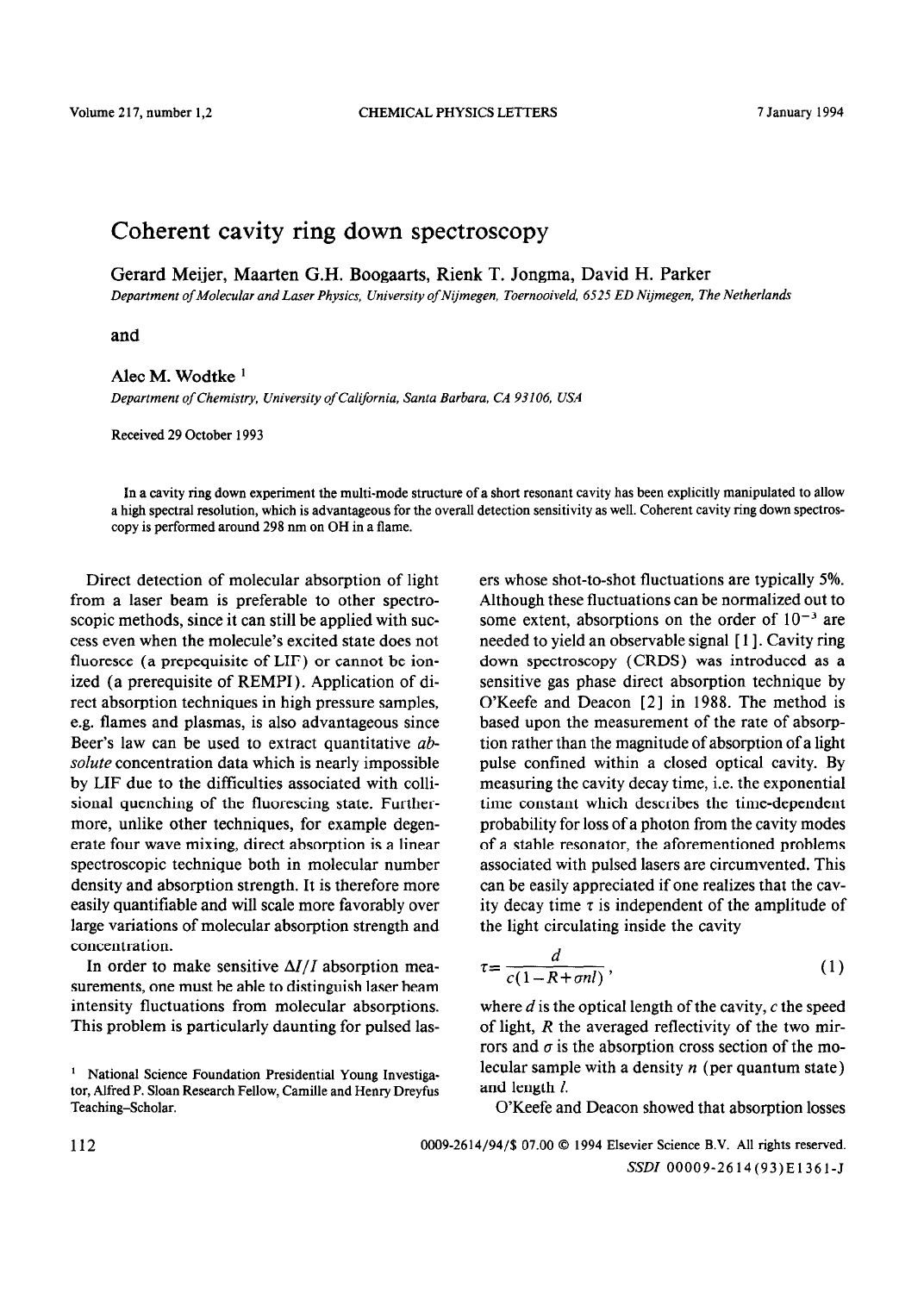$\Delta I/I$  of about 1 ppm per pass can be detected by CRDS [2]. Since then O'Keefe et al. demonstrated that this technique can be used to perform sensitive absorption spectroscopy in a molecular jet expansion [3]. Romanini and Lehmann have used CRDS for a spectroscopic study of the stretching overtones in HCN and established that it is of comparable sensitivity to photoacoustic spectroscopy  $[4]$ . Yu and Lin have recently shown that CRDS can be used for quantitative kinetics measurements as well [ 5 1.

Up until now it has been believed that care should be taken to use a light source with a coherence length short enough to prevent interference and the concommitant buildup of cavity mode structure in the ring down cavity  $[2]$ . If cavity mode structure is allowed to build up, certain problems can arise. For example, narrow molecular absorption features might fall between the cavity modes and these features would then be missing from the spectrum. Even worse, since the ring down cavity is normally unstabilized, the spectra might be irreproducible. In addition, a narrowband laser might not couple into the cavity if it happened to sit between two transmission features of the cavity. Considering all of this, a typical setup uses a l-2 m long cavity and a short coherence length, i.e. a broad band, probe laser. In all cavity ring down experiments reported to date, the spectral resolution of the short coherence length probe laser has been limited to about 1 cm<sup>-1</sup>. Pressure broadening can then be used to match the width of the molecular absorption lines to the laser bandwidth [4].

In many cases, however, molecular absorption features are much narrower than  $1 \text{ cm}^{-1}$ . When this is the case, an apparatus as described above will suffer a sensitivity loss in addition to an information loss. It is unclear, in light of the above discussion, how this promising technique should be extended to higher resolution. Another limitation of CRDS has been its reliance on very high reflectivity mirrors, typically  $R = 0.9999$  or better. This essentially eliminates the UV part of the spectrum for CRDS since at wavelengths less than about 450 nm, mirrors with  $R \geq 0.997$  are not available. This is a particularly gauling problem since it is in the UV that pulsed lasers are most useful.

Another important question is whether or not CRDS can be used on less well-defined spectral objects, such as flames or plasmas, where its quantitative properties could be exploited. It is not clear from the work presently in the literature if thermal lensing, particle scattering and turbulent fluctuations will destroy the utility of CRDS.

In this Letter, we report the use of *coherent* cavity ring down spectroscopy (COCRDS), a form of CRDS that uses a long coherence length laser and a short cavity in order to obtain high spectral resolution. The improved spectral resolution also means a gain in absolute detection sensitivity. In addition, this Letter reports the first extension of CRDS to the UV. Even in this region of the spectrum, where mirrors with a reflectivity of  $R \approx 0.995$  had to be used, 10 ppm (per pass) absorption sensitivity is shown to be possible. In particular we have obtained absorption spectra of rotationally (up to  $N''=27$ ) and vibrationally ( $v'' = 1$  and 2) excited OH in a CH<sub>4</sub>/air flame near 298 nm via COCRDS. A test of the Maxwell-Boltzmann law was thereby performed and the quantitative nature of COCRDS was demonstrated.

The key to these experiments is the design of the cavity. We have used 1 inch diameter plano-concave mirrors with 10 cm radii of curvature, coated for  $\geq$  99.5% normal incidence reflectivity at 308 nm, i.e. standard XeCl excimer laser high reflectors (Laseroptik GmbH, Garbsen, Germany). The substrate material was Herasil. For measurements on  $I_2$  described below we used similar mirrors coated for  $\geq$  99.5% reflectivity between 540 and 640 nm. The mirrors were mounted inside a vacuum chamber and could be adjusted with micrometer screws from the outside.

The central feature of COCRDS is that it intentionally manipulates the cavity mode structure, which has been avoided in other work, in order to allow higher resolution. To demonstrate this we have measured the cavity mode structure of the aforementioned "308 nm cavity" using an intracavity frequency-doubled ring-dye laser delivering 1 mW of 318 nm radiation with a 5 MHz bandwidth. The slightly diverging 2 mm diameter beam is coupled into the cavity along the axis and the cavity transmission is measured while the laser is continuously scanned over 3 GHz. The transmission of the cavity is shown in fig. 1 as a function of the mirror separation *d*. At the confocal setting,  $d=10$  cm, the expected simple transmission spectrum is obtained (fig.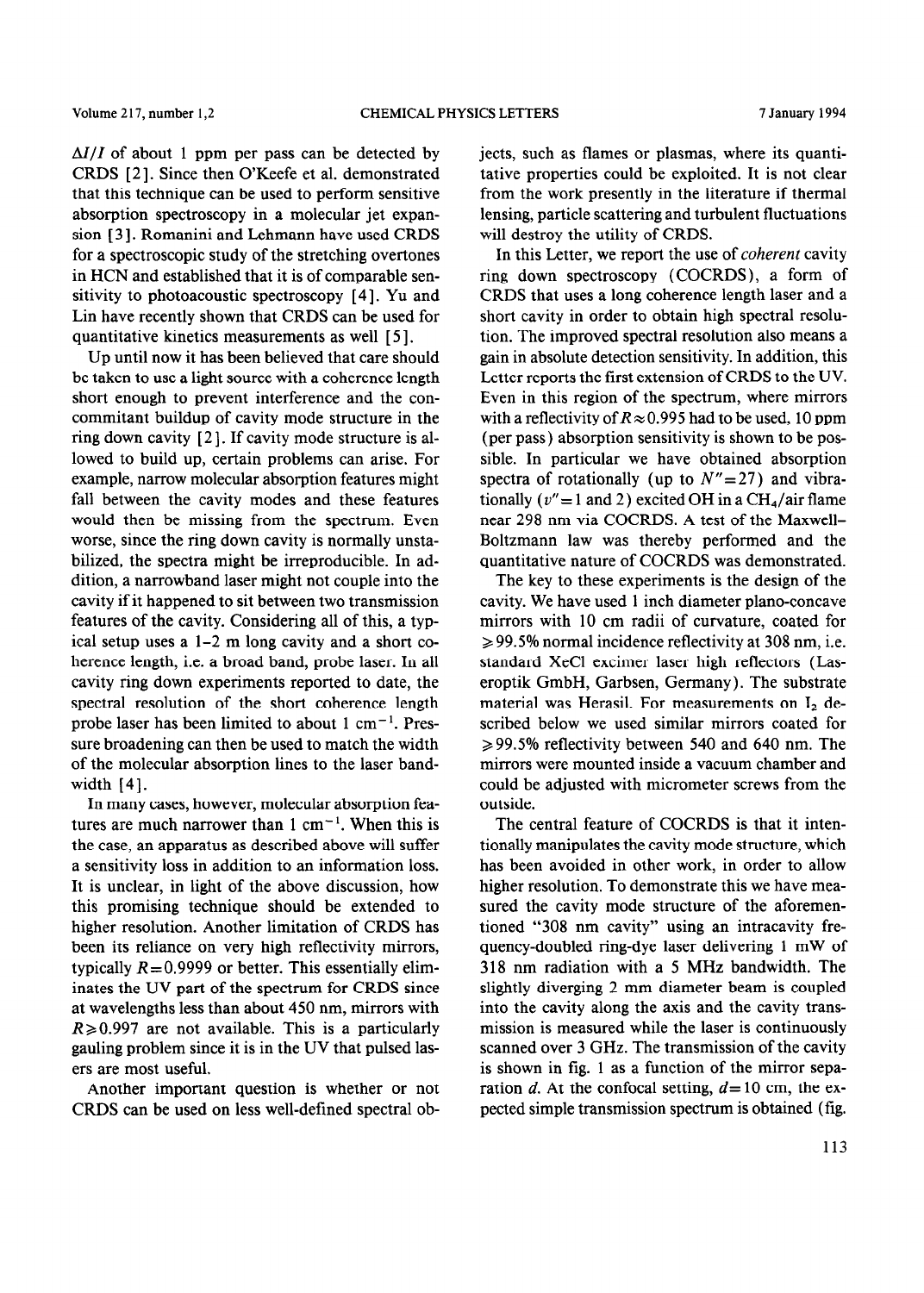

Fig. 1. Mode-spectrum of the ring down cavity for three different mirror separations d: (a)  $d=10.0$  cm; (b)  $d=10.2$  cm; (c) *d=* 11.5 cm. A rapid congestion of the spectrum is seen when the cavity is detuned from confocal. The spectra are measured by monitoring the transmission of the cavity while a narrowband  $(\leq 5$  MHz) cw UV laser is scanned over 3 GHz (6 GHz/min scan-rate) around 318 nm.

modes is 1.5 GHz, whereas the *transverse* modes are output of a pulsed dye laser (Spectra Physics, PDL only 750 MHz apart, every other one being degen- 3) pumped by the doubled output of a Nd: YAG erate with a longitudinal mode. The combination of (Spectra Physics, GCR-11) laser was used. This afthese modes gives the expected  $c/4d$  mode spacing. forded a spectral resolution of 0.05 cm<sup>-1</sup> in the vis-The cavity modes in fig. 1a are not exactly equidis- ible and 0.1 cm<sup>-1</sup> when doubled for the flame extant due to the drift of the unstabilized ring down periments discussed below. The spectral profile of cavity during the recording time of the spectrum. The the laser consists of several longitudinal oscillatorminimum width of individual modes is found to be cavity modes 480 MHz apart and close to Fourier around 10 MHz, a combination of the bandwidth of transform limited in width. The few microjoule of the cw laser and the finesse of the ring down cavity laser light in a 2 mm diameter beam is coupled into

114

at the probe wavelength. If one would try COCRDS with this cavity the "missing lines" and "input coupling" problems mentioned above are obvious.

In fig. 1b the mode-structure of the cavity is shown when the mirror separation is slightly removed from the confocal separation,  $d=10.2$  cm. The transverse mode spacing is no longer exactly half the longitudinal mode spacing and because there are clearly a large number of transverse modes excited by the laser, a more complex mode spectrum is obtained. An approximately 750 MHz periodicity can still be recognized in the spectrum. For a mirror separation of 11.5 cm, as was used in the COCRDS experiments described later, the very dense mode spectrum shown in fig. lc is obtained. It should be explicitly noted that there is no part of the spectrum where there is no transmission of the narrowband laser.

It is important to emphasize that all of these mirror spacings correspond to stable resonators as given by the condition  $0 < d < R_1$  or  $R_2 < d < (R_1 + R_2)$  for a stable resonator consisting of two mirrors with radii  $R_1$  and  $R_2 \ge R_1$  [6]. The important point is that one can use a short cavity which subtends a large solid angle to establish a superposition of transverse and longitudinal cavity modes which is nearly a continuum if a mirror separation away from the confocal  $d=\frac{1}{2}(R_1+R_2)$  setting is used. In a cavity such as that associated with fig. ic a large number of transverse modes are readily set up and, with the distance chosen as described, these transverse modes fall spectrally in between the longitudinal cavity modes, thereby filling up the mode spectrum of the cavity. By establishing a "quasi-continuum" of cavity modes one guarantees that there will always be several cavity modes underneath a spectral transition and that even a narrowband laser will be efficiently coupled into the cavity.

la). The distance between adjacent longitudinal For the COCRDS experiments about 10  $\mu$ J of the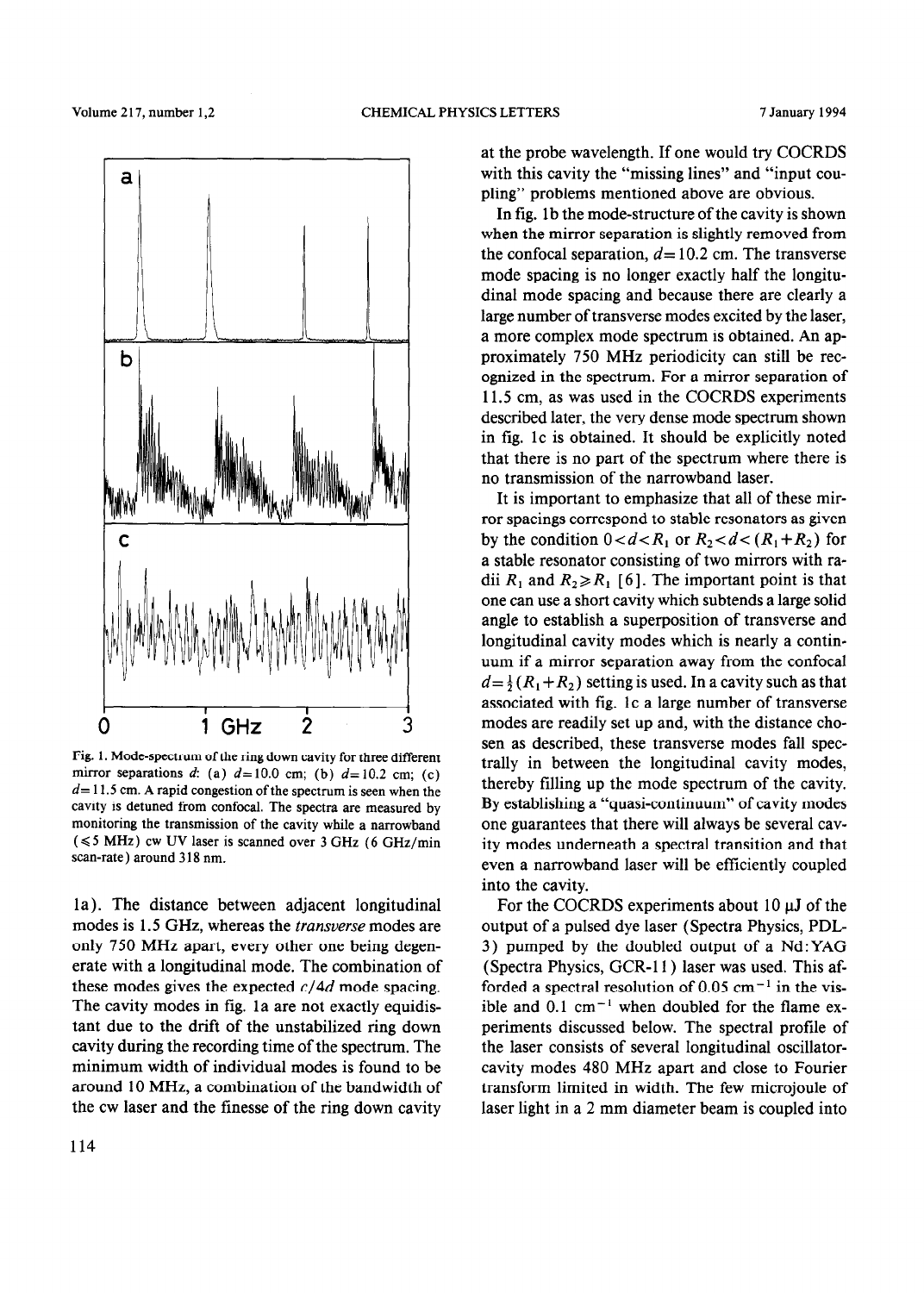the cavity through one of the mirrors and the time dependence of the transmitted laser intensity is monitored by a photomultiplier (PMT) placed directly behind the other cavity mirror. The PMT was placed close to the output mirror so that all of the many transverse modes were collected with equal efficiency. Beautiful beating waveforms could easily be recorded if the PMT was placed several meters from the cavity so that only the lowest divergence modes were detected. The signal from the PMT was digitized on a digital oscilloscope with a 100 MHz sampling rate and a 10 bit vertical resolution (LeCroy 9430). The signal was added over a number of laser shots (typically 20 to 50) into a 15 bit memory at a fixed wavelength setting of the laser and the summed signal was read out by a PC. After the background was subtracted the natural logarithm of the data was taken and fitted (using a least squares weighted fitting algorithm [ 71) to a straight line. The slope of this line, equal to  $1/\tau$ , is conveniently expressed in ppm losses per single pass and is recorded as a function of the laser wavelength.

We first performed COCRDS measurements on a few millitorr of  $I_2$  in order to demonstrate the high resolution afforded by the quasi-continuum mode spectrum of the cavity. The  $I_2$  transitions have a Doppler width fwhm around 400 MHz, smaller than the  $c/4d$  spacing of the confocal cavity (fig. 1a). The resulting spectrum is shown in fig. 2 and shows individual lines with a width of  $0.05 \text{ cm}^{-1}$ , limited by the dye laser. Comparison with the  $I_2$  spectral atlas [8] shows a nearly indistinguishable spectrum, in-



Fig. 2. Part of the room-temperature  $I_2$  absorption spectrum as measured via coherent cavity ring down spectroscopy around 630 nm. The width of individual lines in the spectrum is  $0.05 \text{ cm}^{-1}$ , mainly determined by the bandwidth of the dye-laser.

dicating that COCRDS delivers reliable line positions and shapes. It is important to emphasize that this spectrum could never have been recorded if the cavity mode structure were not a quasi-continuum. Typical cavity ring down times in this experiment were on the order of 100 ns, much shorter than in previous experiments. This is a result of the short cavity design and the lower reflectivity mirrors. While this implies a loss in sensitivity, it turned out that the standard deviation in the measurement of the cavity ring down time was quite small, 0.2 ns, translating into an absorption sensitivity of  $\pm 10$  ppm per single pass.

Since it is clear that one can perform COCRDS with lower reflectivity mirrors and at higher resolution, we set out to try similar experiments in the UV. For these experiments we opened the vacuum cell and placed a 1 cm long slit form Bunsen burner between the mirrors. Fig. 3 shows a COCRDS absorption spectrum of OH in the well known  $A^2\Sigma^+ \leftarrow X^2\Pi$  electronic absorption system. The linewidth in this spectrum is determined by Doppler broadening; the Doppler width of OH at 1900 K is  $0.25$  cm<sup>-1</sup> very close to that of fig. 3. Assignment of the lines is made using the tables of Dieke and Crosswhite [9]. Ground state OH levels in the region 7000–13000 cm<sup>-1</sup> are probed in this part of the spectrum, levels that have a relative population of



Fig. 3. Part of the OH (A<sup>2</sup> $\Sigma$ <sup>+</sup>, v' $\leftarrow$ X<sup>2</sup> $\Pi$ , v") absorption spectrum as measured via coherent cavity ring down spectroscopy around 298 nm in a CH<sub>4</sub>/air flame. The assignment of the various lines is given in the figure. The population in  $v''=0$ , 1, 2 is probed in this region of the spectrum. The linewidth is mainly determined by Doppler broadening. The baseline is at 4200 ppm, indicating an averaged reflectivity of the two mirrors of 9958% at this wavelength  $(R \ge 99.7\%$  around 308 nm).